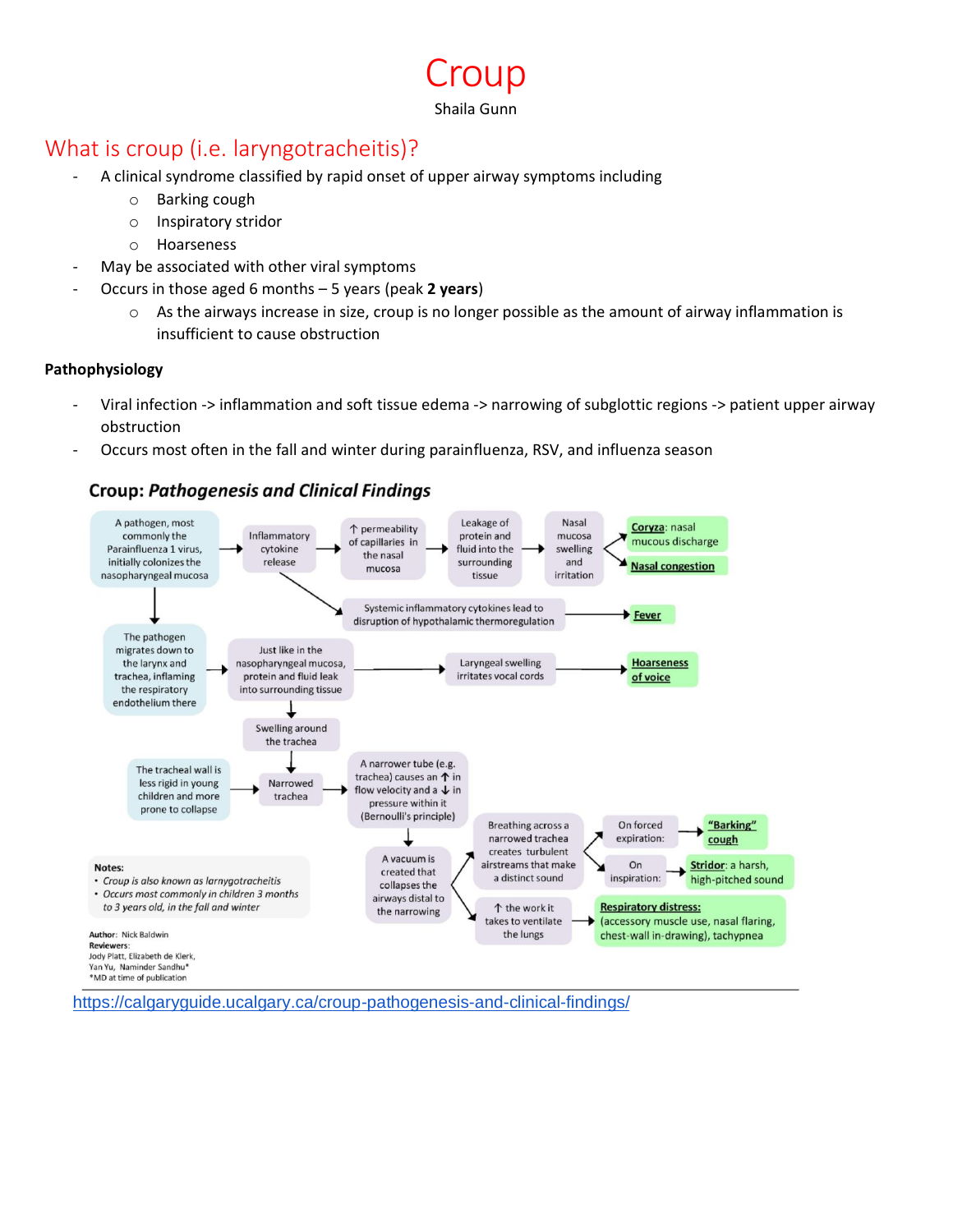## Identify and Treat Respiratory Distress

#### **Signs of severe croup**

- Stridor at rest (often biphasic on inspiration and expiration)
- Moderate to severe indrawing
- Persistent agitation/distress

#### **Treatment of severe croup**

- 1. Minimize agitation to minimize the work of breathing
- 2. Give O2 if cyanotic or low O2 sats -> passive blow-by oxygen
- 3. Nebulized epinephrine at 5mL of 1mg/ml (1:1000) or racemic (2.25%) at 0.5mL in2.5mL of NS (reserved for severe croup)
- 4. Dexamethasone 0.6mg/kg up to 10mg PO (or IM/IV if patient cannot tolerate PO)
- 5. Observe for 2 hours for severe croup. If stridor recurs, repeat nebulized epinephrine and send to PICU

#### **Signs of impending respiratory failure**

- Stridor at rest which may now be quiet or decreased
- Decreasing WOB indicating fatigue
- Lethargy or decreased level of consciousness
- Supplemental oxygen needed to maintain O2 saturations > 92%
- Dusky or poor perfusion

#### **Treatment of respiratory failure**

- 1. Intubation
- 2. To PICU

## Treatment of mild to moderate croup

Mild croup: barky cough, hoarseness, or inspiratory stridor WITHOUT stridor at rest and NO indrawing at rest

Moderate croup: inspiratory stridor at rest, indrawing at rest, but no agitation or distress

- 1. 0.6mg/kg up to 10 mg of dexamethasone PO
	- a. Should improve symptoms within 2 hours and last 24 hours thereby decreasing the rate of return to hospital and allowing shorter hospital stays for those admitted
- 2. Moderate croup requires 4 hours of observation
- 3. Mild croup does not require observation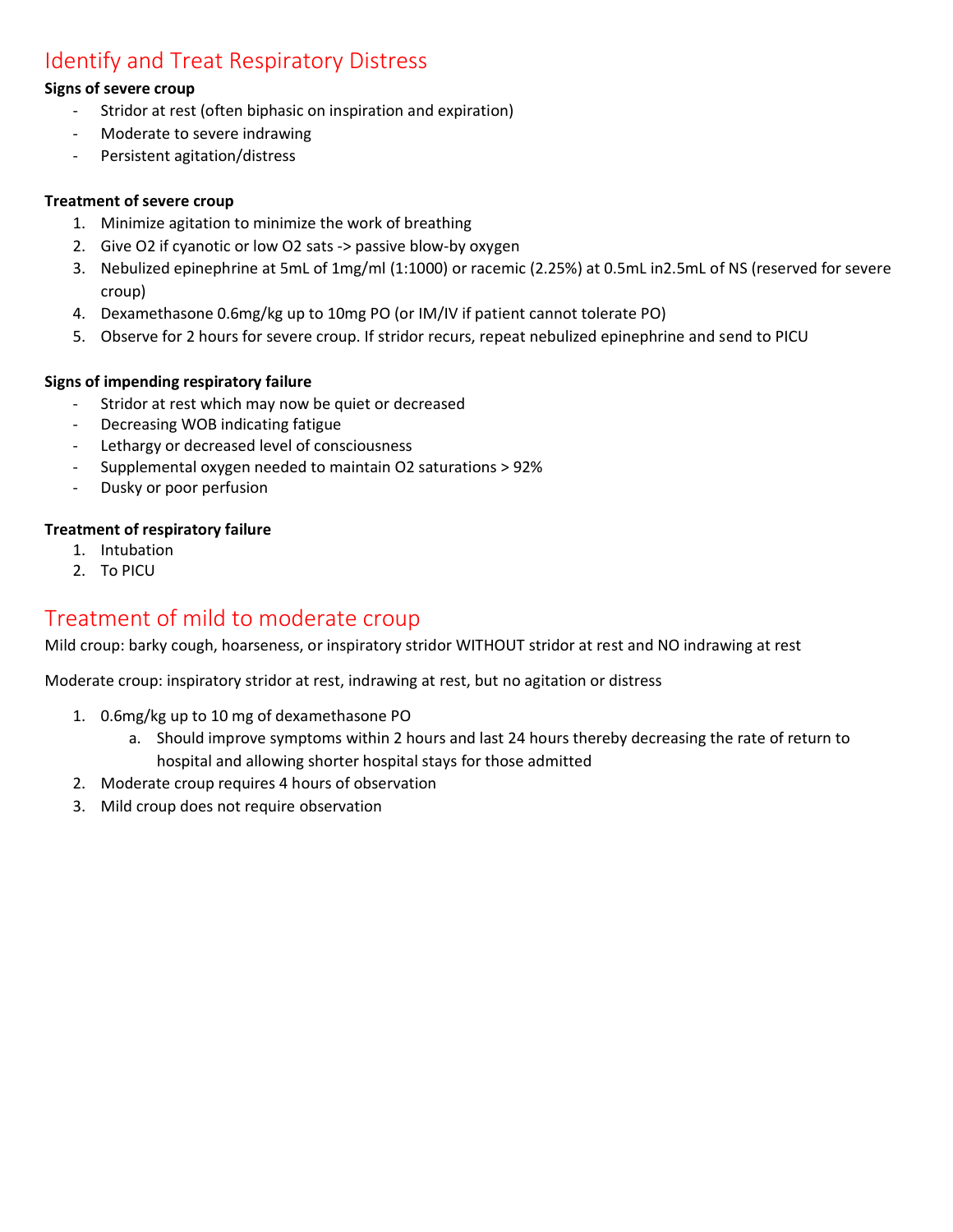# Differentiating the Severity of Croup

| <b>Feature</b>                                         | Mild                          | Moderate                     | <b>Severe</b>                                                 | Impending<br>respiratory<br>failure                        |
|--------------------------------------------------------|-------------------------------|------------------------------|---------------------------------------------------------------|------------------------------------------------------------|
| Barky cough                                            | Occasional                    | Frequent                     | Frequent                                                      | Often not<br>prominent due<br>to fatigue                   |
| Stridor                                                | None or<br>minimal at<br>rest | Easily<br>qudible at<br>rest | Prominent<br>inspiratory<br>and<br>occasionally<br>expiratory | Audible at rest,<br>but may be<br>quiet or hard to<br>hear |
| In-drawing<br>suprasternal<br>and/or<br>intercostal    | None to<br>mild               | Visible at<br>rest           | Marked or<br>severe                                           | May not be<br>marked                                       |
| Distress,<br>agitation or<br>lethargy (CNS<br>hypoxia) | None                          | None to<br>limited           | Substantial<br>lethargy may<br>be present                     | Lethargy or<br>decreased level<br>of<br>consciousness      |
| Cyanosis                                               | None                          | None                         | None                                                          | Dusky or<br>cyanotic without<br>supplemental<br>oxygen     |

*Paediatrics & Child Health*, Volume 22, Issue 3, 1 June 2017, Pages 166–169, <https://doi.org/10.1093/pch/pxx019>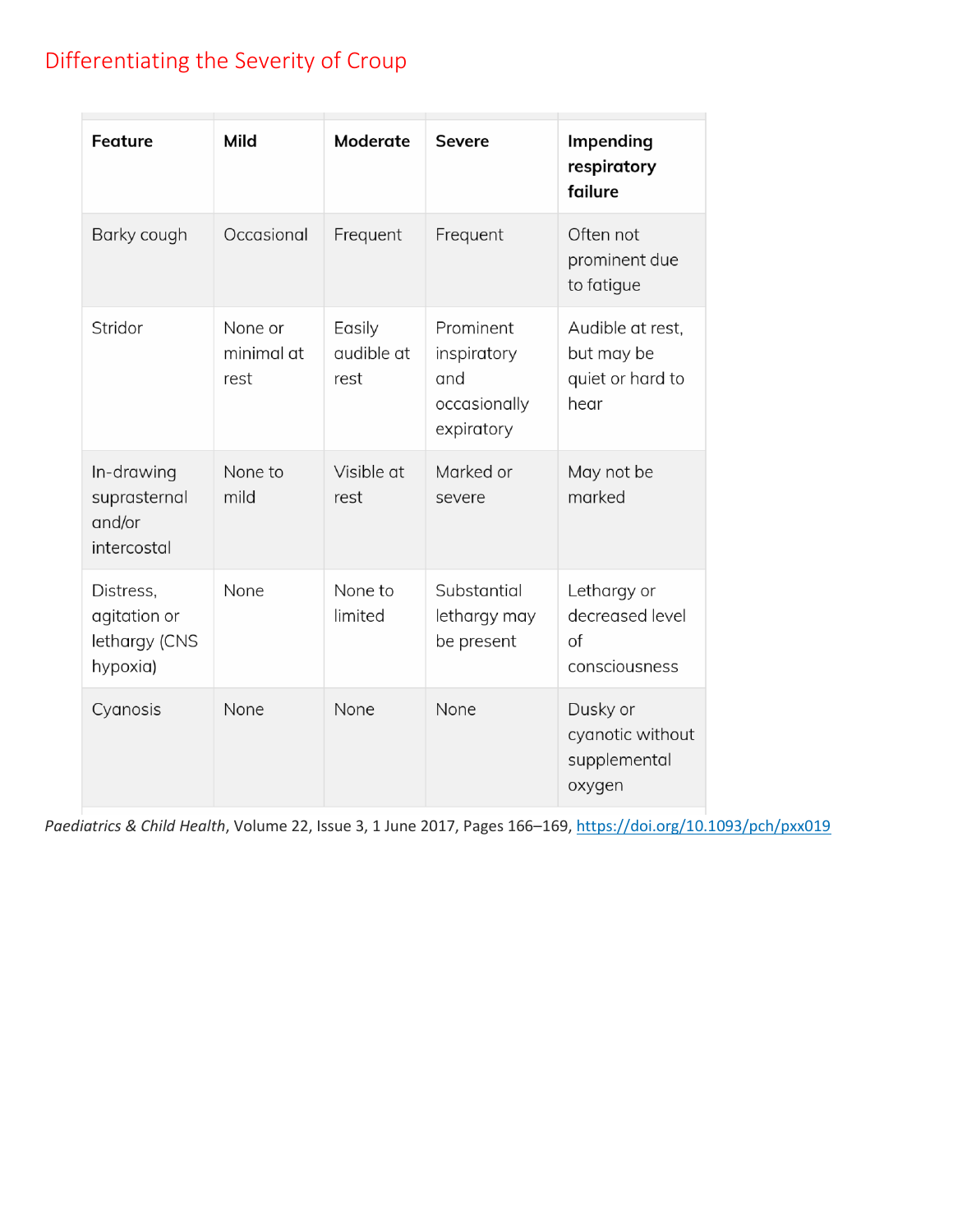# Rule out other serious diagnoses before diagnosing croup

| <b>Diagnosis</b>            | <b>Red flags</b>                                                                                                    |  |  |  |
|-----------------------------|---------------------------------------------------------------------------------------------------------------------|--|--|--|
| Croup                       | Sudden onset and rapid progression of symptoms, often less than 12 hours                                            |  |  |  |
|                             | A previous episode of croup<br>$\overline{\phantom{a}}$                                                             |  |  |  |
|                             | Underlying abnormality of the upper airway<br>÷,                                                                    |  |  |  |
|                             | Medical conditions that predispose to respiratory failure (eg, neuromuscular disorders)<br>$\overline{\phantom{a}}$ |  |  |  |
|                             | Fever<br>$\blacksquare$                                                                                             |  |  |  |
|                             | Barky, seal-like cough                                                                                              |  |  |  |
|                             | Hoarseness may be present in croup, but is not a typical finding in epiglottitis or foreign                         |  |  |  |
|                             | body aspiration                                                                                                     |  |  |  |
| Anaphylaxis                 | Respiratory symptoms with another organ involvement i.e. GI symptoms, rash, or<br>$\overline{\phantom{a}}$          |  |  |  |
|                             | hypotension                                                                                                         |  |  |  |
|                             | **especially after exposure to a potential or known allergen**                                                      |  |  |  |
| Foreign body                | Developmental age<br>$\overline{\phantom{a}}$                                                                       |  |  |  |
|                             | Witnessed ingestion<br>$\overline{\phantom{a}}$                                                                     |  |  |  |
|                             | Rapid onset of symptoms<br>$\overline{\phantom{a}}$                                                                 |  |  |  |
|                             | Unequal air entry on auscultation and x-ray<br>$\overline{\phantom{a}}$                                             |  |  |  |
| Retropharyngeal             | Decreased neck ROM<br>$\overline{\phantom{a}}$                                                                      |  |  |  |
| abscess                     | Fever<br>$\overline{\phantom{a}}$                                                                                   |  |  |  |
|                             | <b>Cellulitis</b><br>$\overline{\phantom{a}}$                                                                       |  |  |  |
|                             | Seen on neck x-ray                                                                                                  |  |  |  |
| Epiglottitis                | Unvaccinated<br>$\overline{\phantom{a}}$                                                                            |  |  |  |
|                             | Fever                                                                                                               |  |  |  |
|                             | Pain                                                                                                                |  |  |  |
|                             | "D's"                                                                                                               |  |  |  |
|                             | Dysphagia                                                                                                           |  |  |  |
|                             | Drooling<br>$\overline{\phantom{a}}$                                                                                |  |  |  |
|                             | Dysphonia                                                                                                           |  |  |  |
|                             | Dyspnea                                                                                                             |  |  |  |
| <b>Bacterial tracheitis</b> | Thumb sign on neck x-ray<br>Fever                                                                                   |  |  |  |
|                             | Neck x-ray                                                                                                          |  |  |  |
|                             |                                                                                                                     |  |  |  |

Always ask about vaccination status, sick contacts, daycare, and the circumstances around the illness

## Upper vs Lower Respiratory Involvement on Exam

| Upper Airway                                                                                                             | Lower Airway                              |  |
|--------------------------------------------------------------------------------------------------------------------------|-------------------------------------------|--|
| Adventitious sounds on auscultation not<br>$\sim$<br>heard over lungs<br>Inspiratory stridor<br>$\overline{\phantom{0}}$ | May hear crackles or wheeze<br>No stridor |  |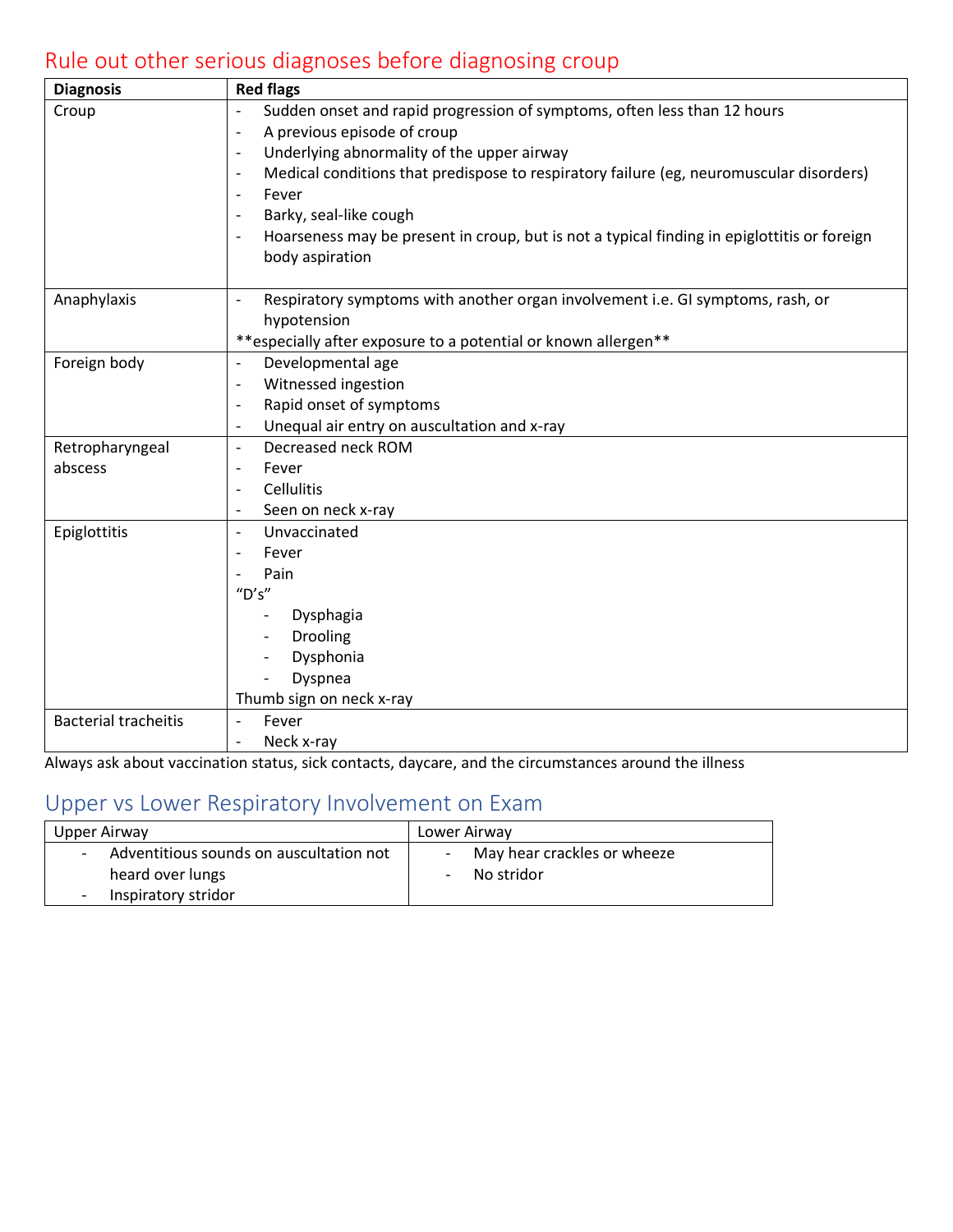### Educating the Parents

- 1. Explain that it is a viral infection (i.e. RSV, influenza, parainfluenza), so antibiotics won't help
- 2. It may occur again
- 3. The steroid will last 24-48 hours and the symptoms may come back
- 4. Reasons to return to the ED
	- a. Stridor at rest
	- b. Increased work of breathing
	- c. Lethargic or cyanotic
	- d. Dysphagia
	- e. Decreased urination
	- f. Worsening cough
	- g. Drooling
	- h. Fever
- 5. Follow up with GP in 24-48 hours to ensure resolution of symptoms
- 6. Seek care if symptoms persist >5 days

| <b>WHAT TO DO</b>                                        |                |  |  |  |
|----------------------------------------------------------|----------------|--|--|--|
| Most cases of croup are mild and can be treated at home. |                |  |  |  |
| Keep your child calm.                                    | <b>DETAILS</b> |  |  |  |
| Have your child breathe cool air.                        | <b>DETAILS</b> |  |  |  |
| Keep your child hydrated.                                | <b>DETAILS</b> |  |  |  |
| Encourage regular sleeping.                              |                |  |  |  |
| Give your child acetaminophen* or ibuprofen*.            |                |  |  |  |

<http://croup.trekk.ca/>